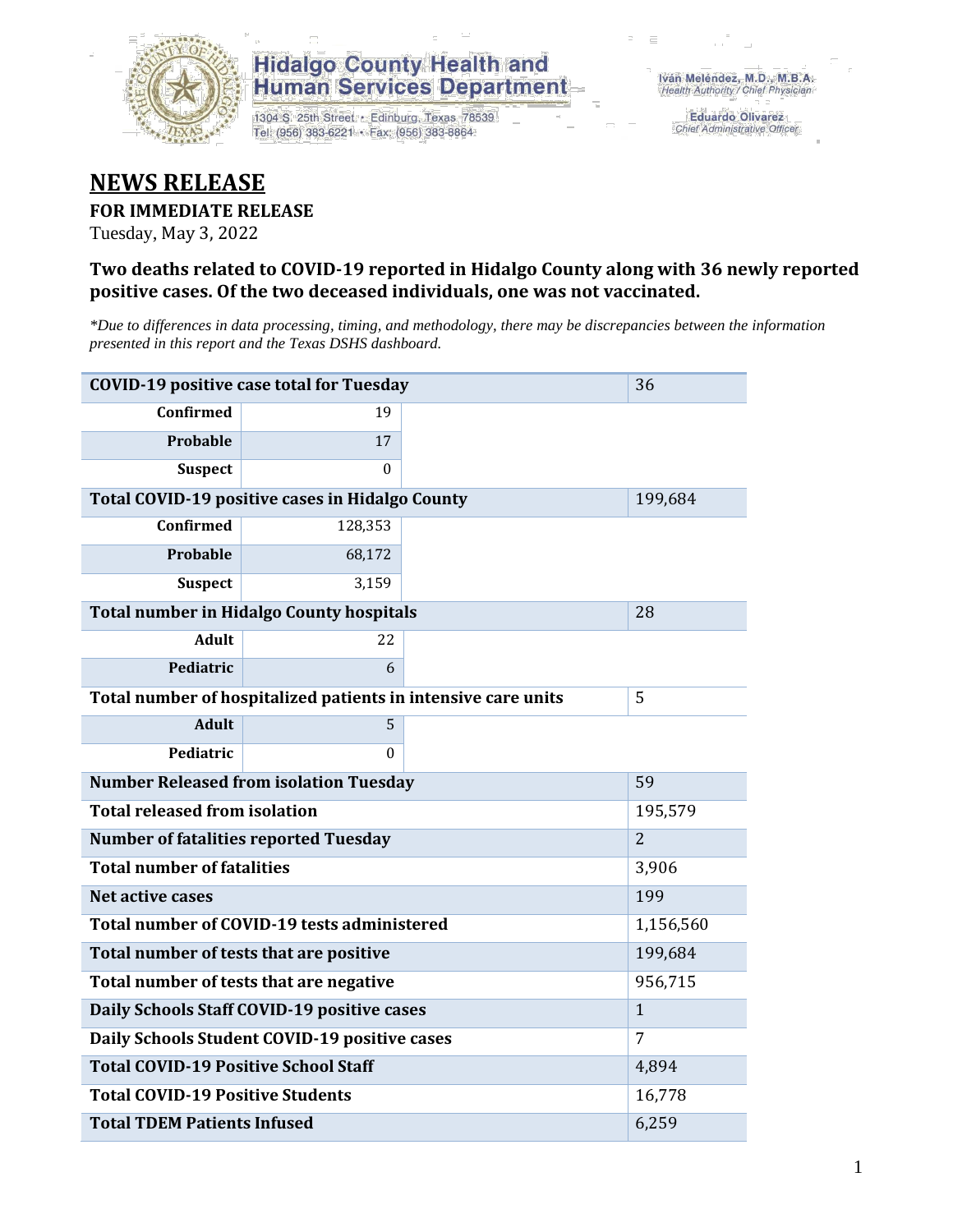

### **Hidalgo County Health and Human Services Department**

1304 S. 25th Street · Edinburg, Texas 78539 Tel: (956) 383-6221 · Fax: (956) 383-8864

Iván Meléndez, M.D., M.B.A. Health Authority / Chief Physician

> **Eduardo Olivarez** Chief Administrative Officer

*Hidalgo County uses the case status definition provided by the Texas Department of State Health Service's 2020 Epi Case Criteria Guide revised November 2020.*

- *1. Confirmed: A person who has tested positive through a molecular or PCR (oral or nasal swabs) test that looks for the presence of the virus's genetic material.*
- *2. Probable: A person who meets presumptive laboratory evidence through detection of COVID-19 by antigen test in a respiratory specimen.*
- *3. Suspect: A person who meets supported laboratory evidence through detection of specific antibodies in serum, plasma, whole body, and no prior history of being confirmed or probable case.*

*For more information of case status definition for COVID-19, please refer to:*

<https://www.dshs.state.tx.us/IDCU/investigation/epi-case-criteria-guide/2020-Epi-Case-Criteria-Guide.pdf>

| <b>Age Range</b> | <b>Number of Cases</b> |  |  |
|------------------|------------------------|--|--|
| $0 - 11$         | 6                      |  |  |
| 12-19            | 4                      |  |  |
| 20s              | 9                      |  |  |
| 30 <sub>s</sub>  | 7                      |  |  |
| 40s              | 3                      |  |  |
| 50s              | 2                      |  |  |
| 60s              | 2                      |  |  |
| $70+$            | 3                      |  |  |
| Total:           | 36                     |  |  |

Case Breakdown by Age Group: The death includes:

| <b>Age Range</b> |     | Gender | <b>City</b>    |  |
|------------------|-----|--------|----------------|--|
|                  | 60s | Male   | McAllen        |  |
|                  | 70+ | Female | <b>Mission</b> |  |